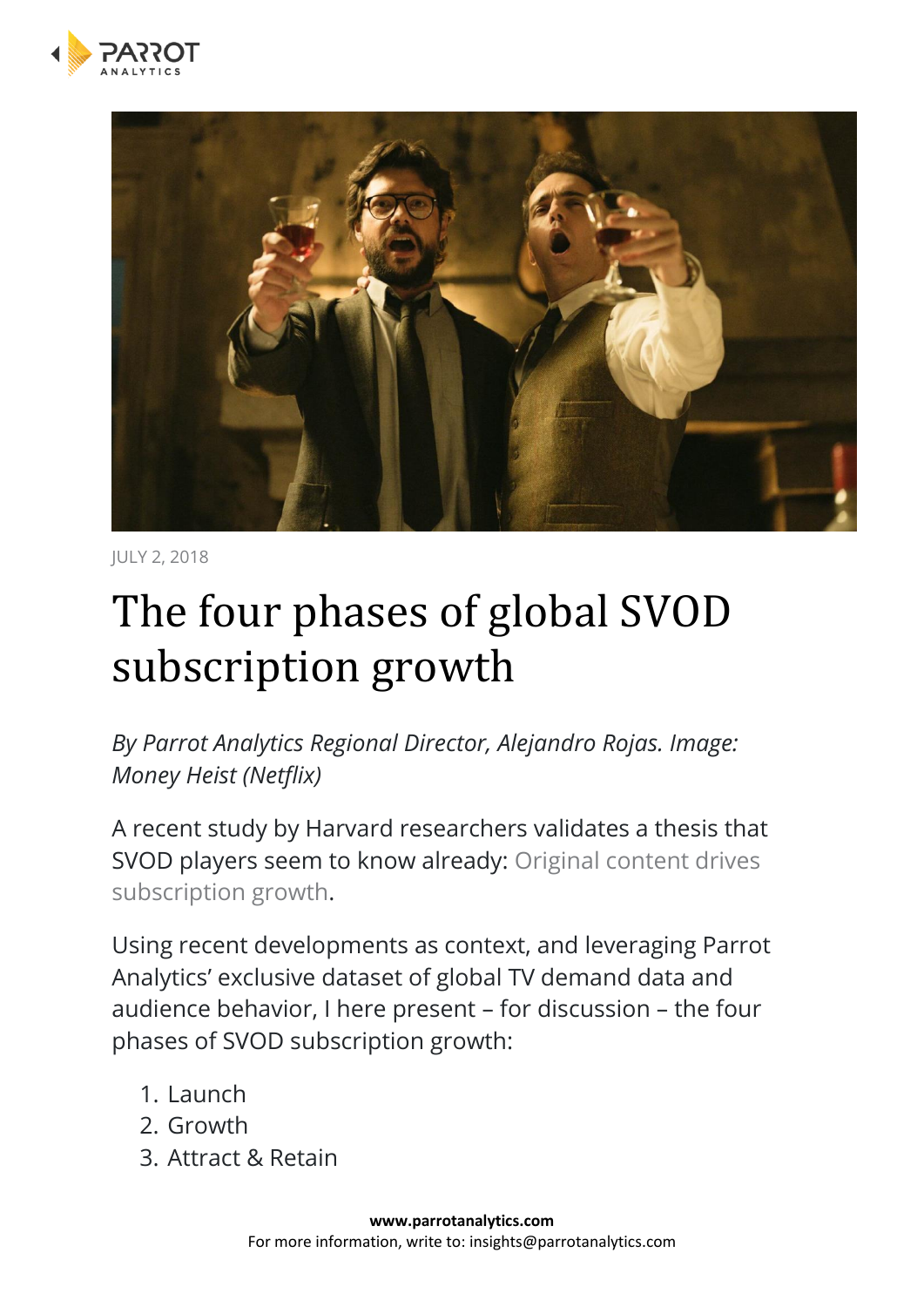

4. Scale

Let's dive right in.

## **Launch**

One plausible strategy to successfully launch an SVOD platform is to put all bets into a content property with a vibrant and passionate fan base. As one example, CBS All Access recently announced its international expansion after demand for Star Trek Discovery skyrocketed on its premiere. Platforms can take off with a single successful show, as demonstrated below:



# **Growth**

After launch, an SVOD's original content must continuously grow the platform's average audience demand. This demand growth is observed in the case of Hulu, suggesting that as the average demand for all originals on the platform grows, [subscriptions](https://insights.parrotanalytics.com/hulu-ott-platform-svod-performance-analysis-2017)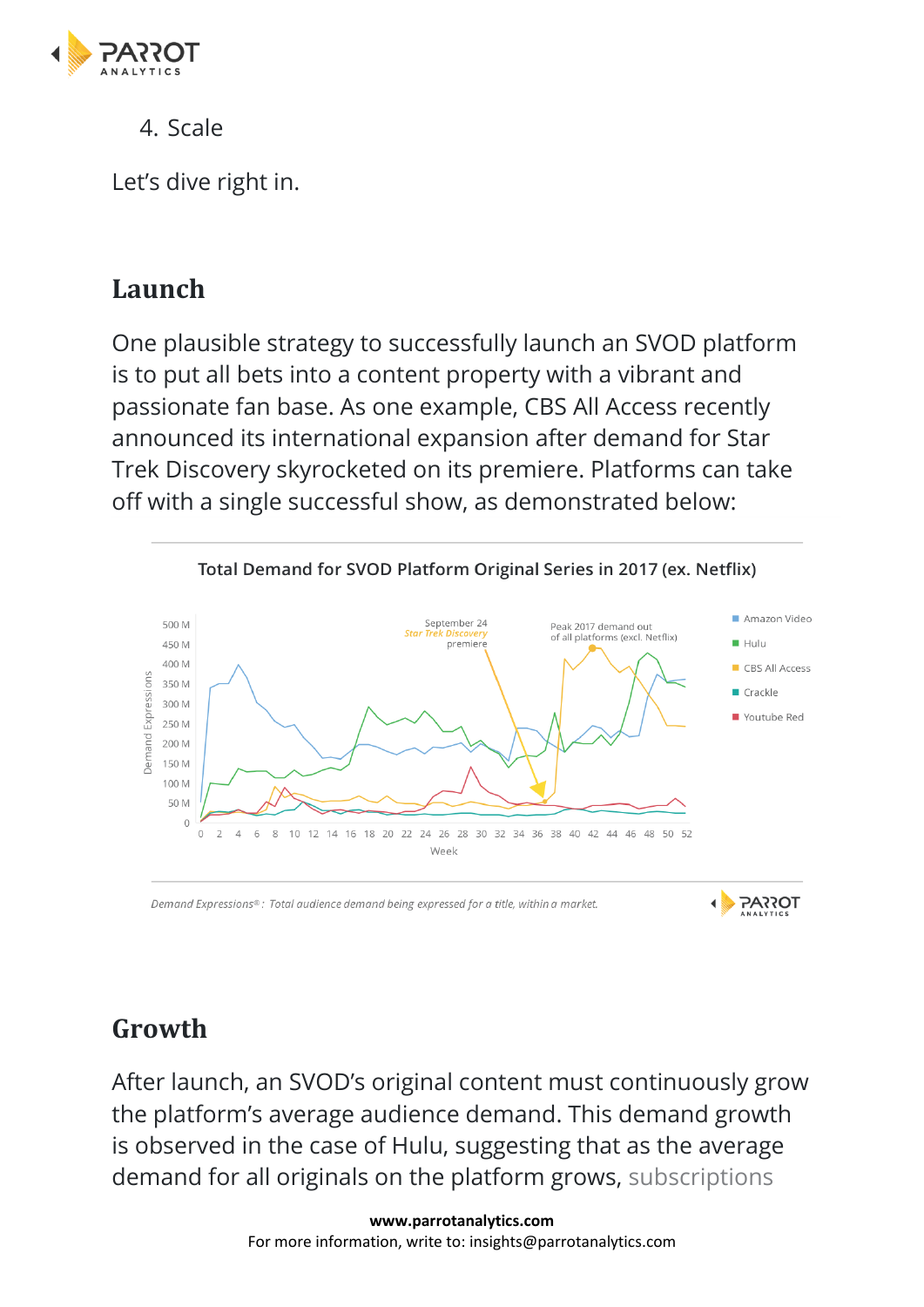

[will follow.](https://insights.parrotanalytics.com/hulu-ott-platform-svod-performance-analysis-2017)



## **Attract and Retain**

Once an SVOD service achieves a certain reach, the task of attracting and retaining subscribers becomes that of managing a portfolio of original content assets. In that portfolio, the SVOD service must optimize investments on three types of shows: Churn reducers, niche attractors and subscription drivers. Those shows that fall outside these categories are likely candidates for cancellations. [Applying this portfolio framework to Amazon's](https://insights.parrotanalytics.com/amazon-video-prime-internal-numbers)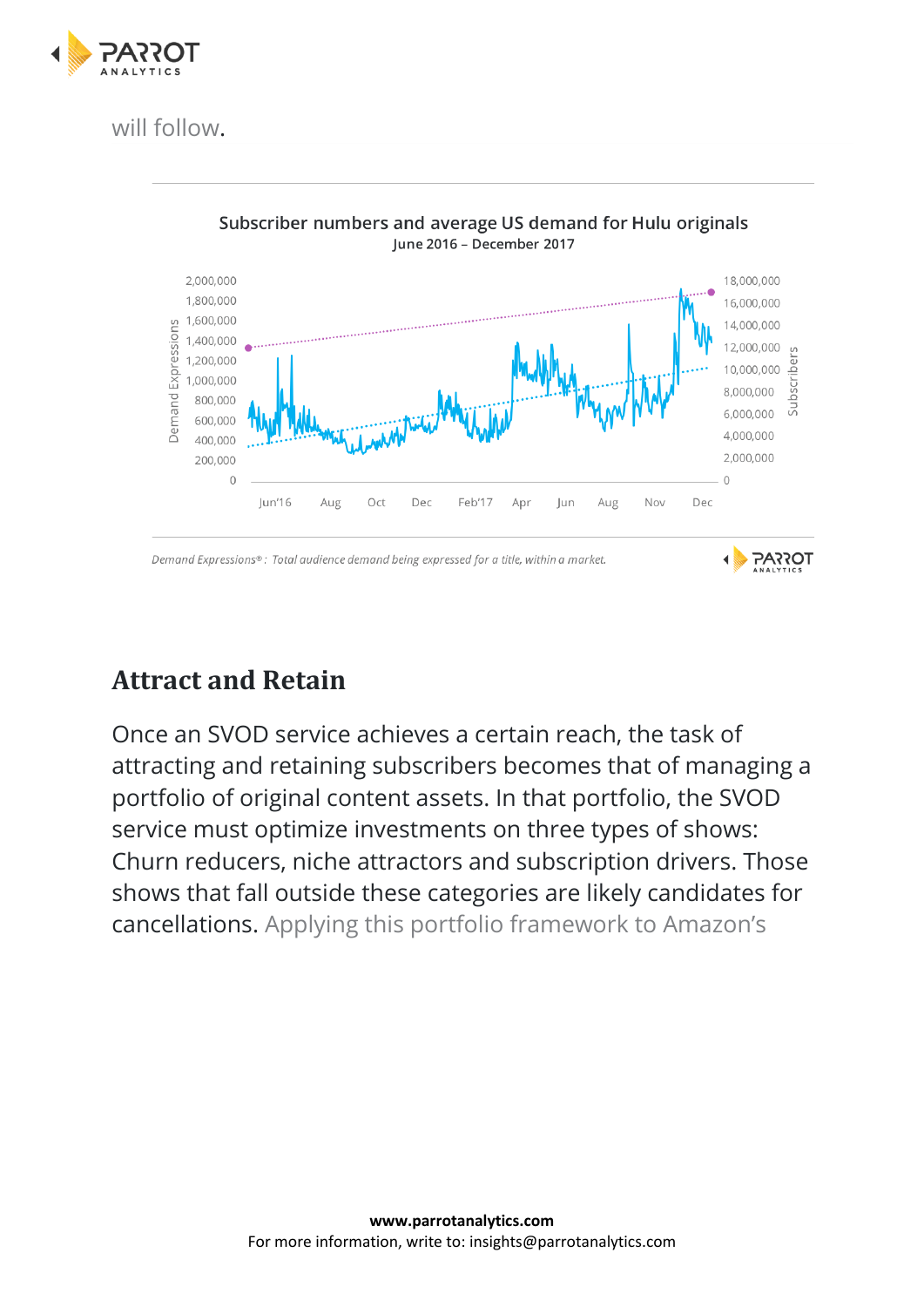

[original contents](https://insights.parrotanalytics.com/amazon-video-prime-internal-numbers)erves as an example to illustrate this phase:



#### Cost per first stream and demand per season for Amazon Originals In the US, UK, Germany, Austria and Japan

Demand Expressions®: Total audience demand being expressed for a title, within a market.

#### **Scale for Global Domination**

After gaining massive scale, the path to global domination, as followed by Netflix, includes:

(a) Increasing the frequency of release of shows that serve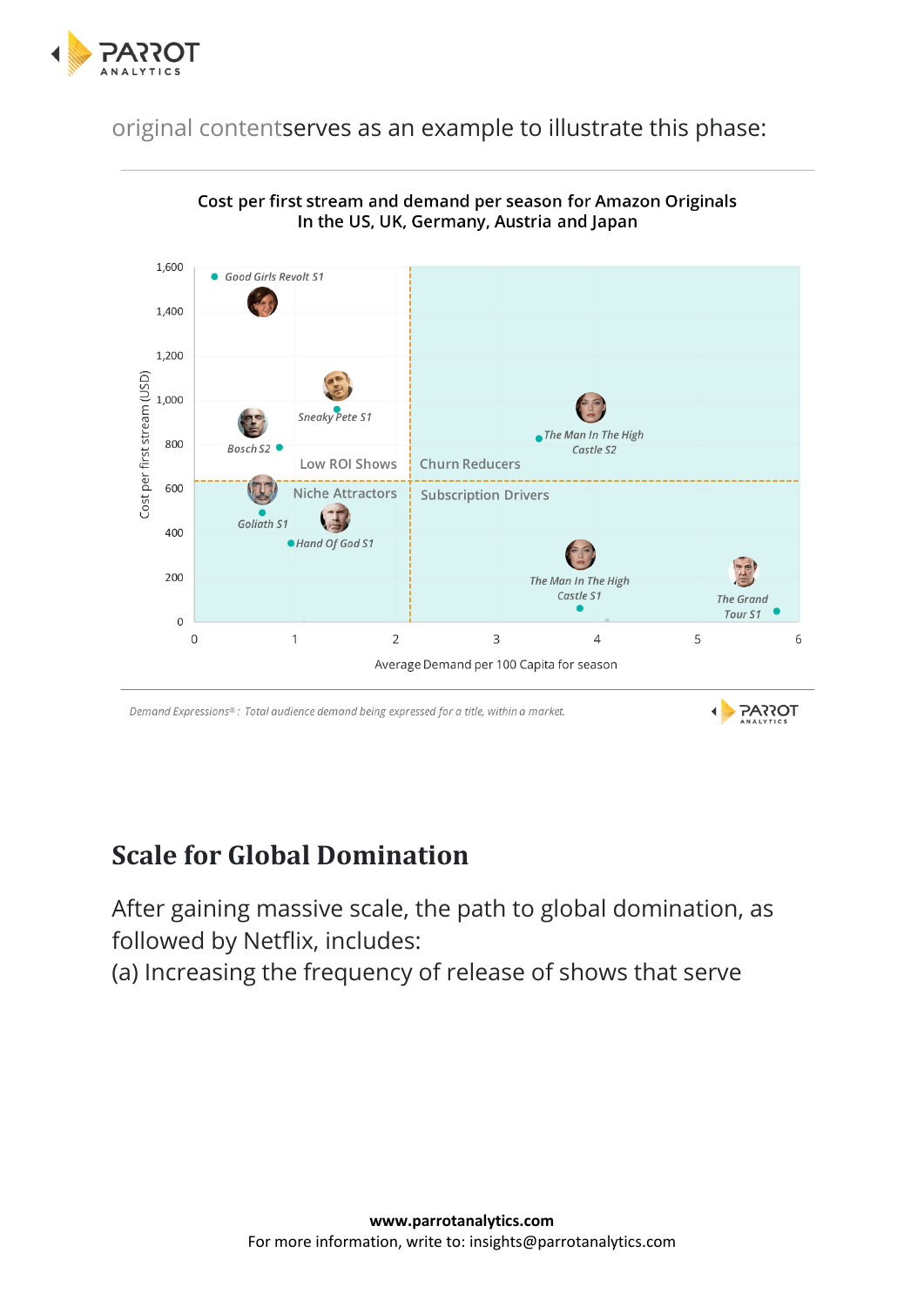

#### specific audiences, such as *[The Crown](https://www.parrotanalytics.com/insights/demand-netflixs-crown-uk-international-appeal-royal-dramas/)*.



#### (b) Transforming local existing content into global hits through repackaging and marketing like Netflix has done with *La Casa de*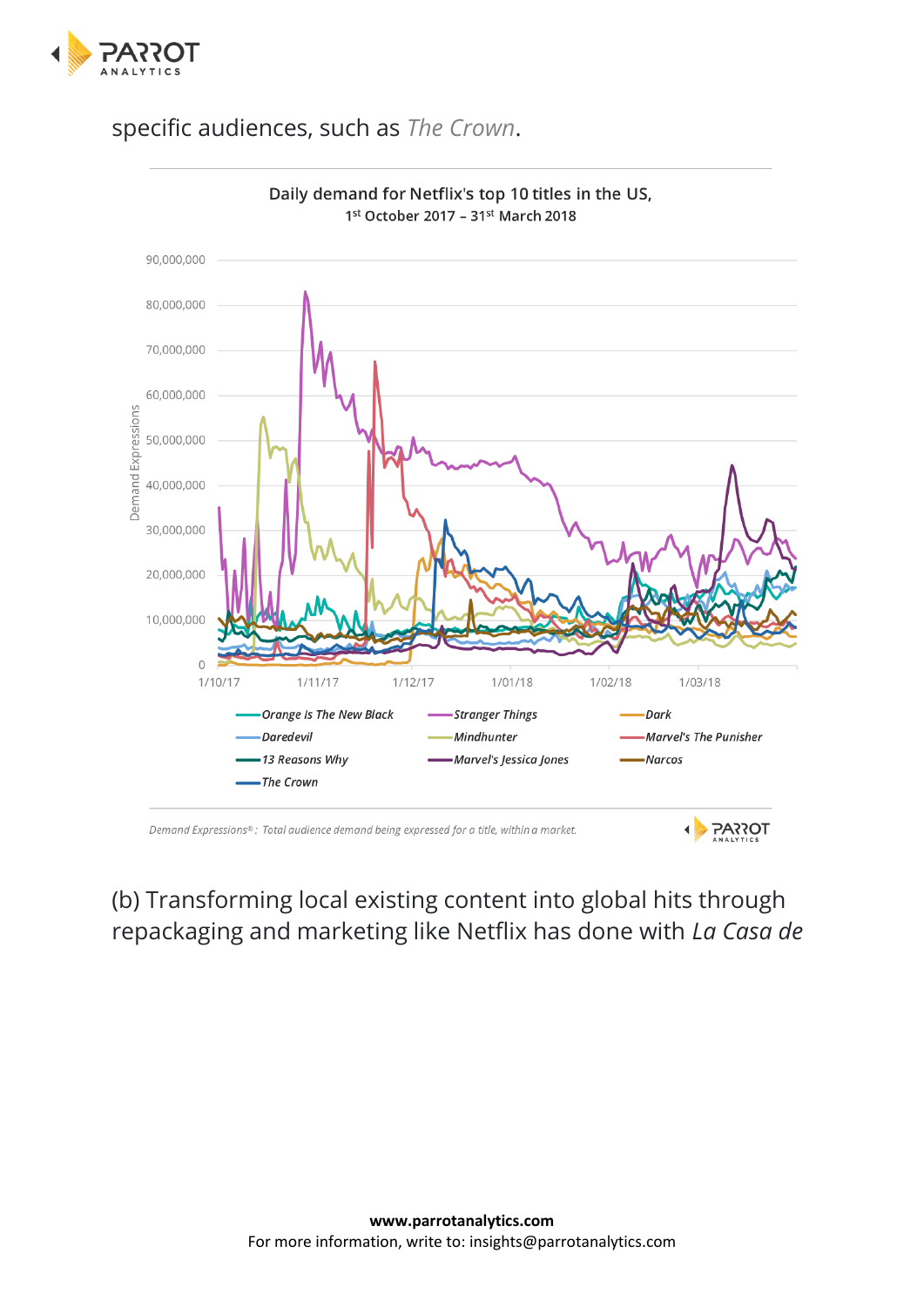

#### *Papel*, now known as *Money Heist.*



#### (c) Commissioning originals with true global appeal like the German-language original series *[Dark](https://www.screendaily.com/news/dark-could-be-netflixs-biggest-european-hit-so-far/5125338.article)*.



Demand Expressions®: Total audience demand being expressed for a title, within a market.